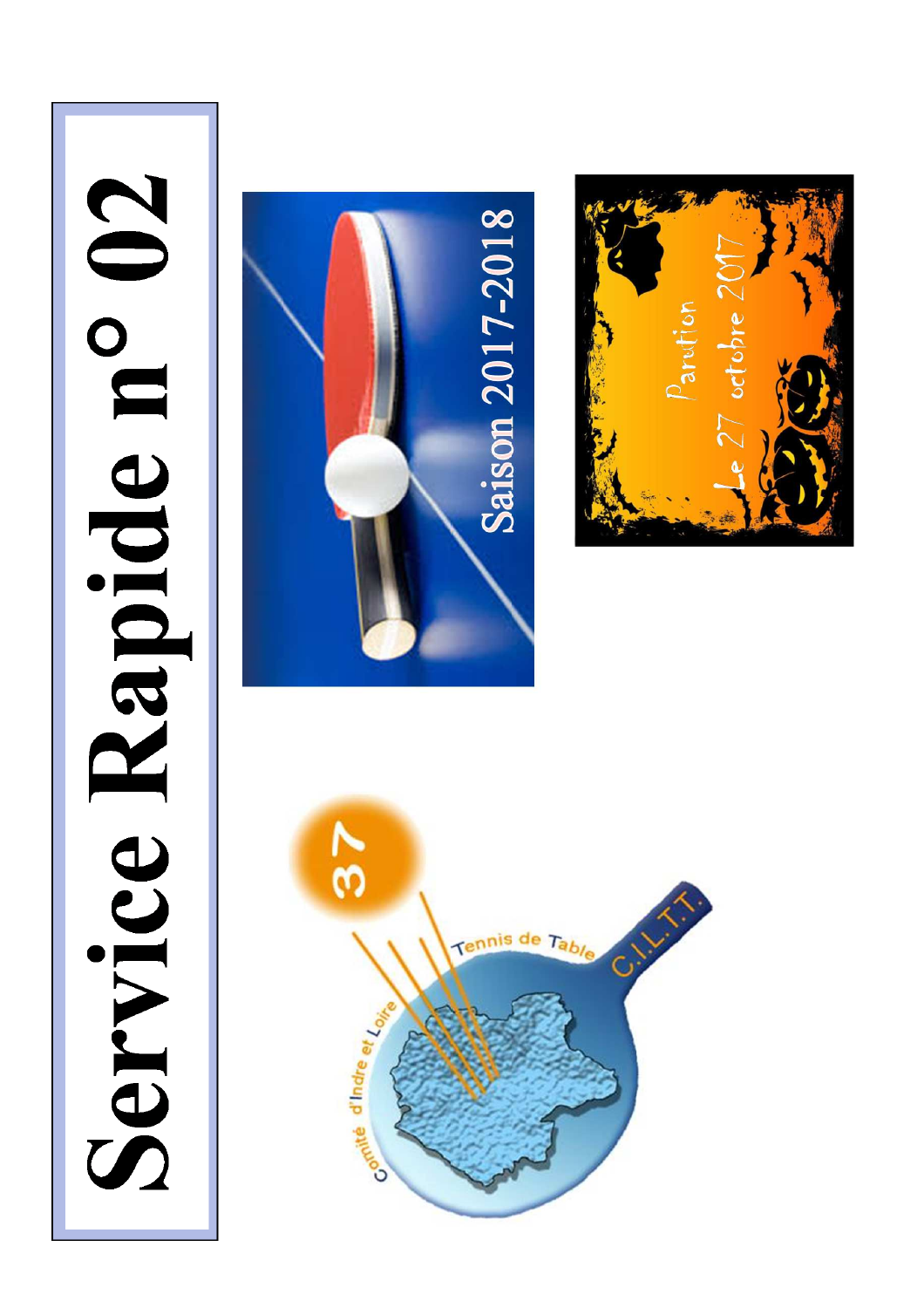# **PRE-REGIONALE**

### $3$ ème journée

R.C. BALLAN 2 - TTC du LOCHOIS 1 6 8 1 TTC du LOCHOIS 1 9 3 3 0 0 0 0 ES OESIENNE TT 2 <sup>-</sup> TT CHINONAIS 2 5 9 C.S. LA MEMBROLLE TT 1 - TT JOUE LES TOURS 6 9 5 Exempt - C.P. VEIGNE 1

- 
- 
- 
- -

|   | Rg | Equipe                  | PT |   | v              | N        | D | Р |   |
|---|----|-------------------------|----|---|----------------|----------|---|---|---|
|   |    | TTC du LOCHOIS 1        | 9  | 3 | 3              | $\Omega$ | O | O |   |
|   | 2  | <b>TT CHINONAIS 2</b>   | 7  | 3 | $\overline{2}$ | $\Omega$ |   |   |   |
| ï |    | C.S. LA MEMBROLLE TT 1  | 7  | 3 | 2              | 0        |   |   | ∩ |
|   | 4  | C.P. VEIGNE 1           | 4  | 2 | 0              | 2        | 0 | O |   |
|   | -  | <b>ES OESIENNE TT 2</b> | 4  | 3 | $\Omega$       |          | 2 | O |   |
|   | 6  | R.C. BALLAN 2           | 3  | 2 | 0              |          |   |   |   |
|   |    | TT JOUE LES TOURS 6     | 2  | 2 |                |          | ◠ |   |   |



# **DEPARTEMENTALE 1**

# **POULE A**

### $3$ ème journée

ES OESIENNE TT 3 - A.S.T.T. ESVRES 1 12 6 A.S. LUYNES T.T 2 **A.S. LUYNES T.T 2** 4

- 
- ST AVERTIN SPORTS TT 3 A.S MONTLOUIS/LOIRE 1 16 2
- T.T. BENAIS 1 ATT LANGEAIS-CINQ MARS 2 10 8

|   | Rg | Equipe                   | PТ |   | v        | N | D | Р        | F        |
|---|----|--------------------------|----|---|----------|---|---|----------|----------|
| š |    | ST AVERTIN SPORTS TT 3   | 8  | 3 | 2        |   | Ω | 0        | $\Omega$ |
| 1 |    | A.S. LUYNES T.T 2        | 8  | 3 | 2        |   | Ω | 0        | $\Omega$ |
| , | 3  | T.T. BENAIS 1            | 7  | 3 | 2        | 0 |   | O        | $\Omega$ |
| š |    | <b>ES OESIENNE TT 3</b>  | 7  | 3 | 2        | 0 |   | O        | $\Omega$ |
|   | 5  | RS ST CYR/LOIRE 2        | 5  | 3 |          | 0 | 2 | 0        | $\Omega$ |
|   |    | ATT LANGEAIS-CINQ MARS 2 | 5  | 3 |          | 0 | 2 | $\Omega$ | $\Omega$ |
|   |    | A.S.T.T. ESVRES 1        | 5  | 3 | $\Omega$ | 2 |   | 0        | $\Omega$ |
|   | 8  | A.S MONTLOUIS/LOIRE 1    | 3  | 3 | 0        |   | 3 |          |          |

### **POULE B**

| 3ème journée |  |
|--------------|--|
|              |  |

| - P.L. PAUL BERT 1  |
|---------------------|
| - C.E.S. TOURS 1    |
| - AS VERETZ TT 2    |
| - U.S. GENILLE TT 1 |
|                     |

| 3ème journée               |                     |                |    | Rg | Equipe                       | <b>PT</b> | J   | $\mathsf{I} \mathsf{V} \mathsf{I}$ | N I            |                | <b>DIPIF</b> |                |  |
|----------------------------|---------------------|----------------|----|----|------------------------------|-----------|-----|------------------------------------|----------------|----------------|--------------|----------------|--|
| RS ST CYR/LOIRE 3          | - P.L. PAUL BERT 1  | <b>NP</b>      |    |    | U.S. VERNOU 1                | 9         | 3 I | 3 <sup>1</sup>                     | $\mathbf{0}$   |                |              | $\overline{0}$ |  |
| U.S. VERNOU 1              | - C.E.S. TOURS 1    | 13             | 5  |    | AS VERETZ TT 2               | 9         | 3 I | 3 I                                | $\overline{0}$ | $\overline{0}$ |              | $\overline{0}$ |  |
| ES LA VILLE AUX DAMES TT 3 | - AS VERETZ TT 2    | 8              | 10 |    | 3 U.S. GENILLE TT 1          |           | 3   | $\overline{2}$                     |                |                |              | I O            |  |
| TT BLERE V.C. 2            | - U.S. GENILLE TT 1 | $\overline{7}$ | 11 |    | 4 ES LA VILLE AUX DAMES TT 3 | 5         |     | 3   1                              | $\overline{0}$ | 2              |              | $\overline{0}$ |  |
|                            |                     |                |    |    | C.E.S. TOURS 1               | 5         | 3 I |                                    | $\overline{0}$ | 2 <sup>1</sup> |              | $\overline{0}$ |  |
|                            |                     |                |    |    | 6 RS ST CYR/LOIRE 3          | 4         |     |                                    |                |                |              | $\overline{0}$ |  |
|                            |                     |                |    |    | TT BLERE V.C. 2              | 3         |     | 3 0                                | $\overline{0}$ | 3 <sup>1</sup> |              | $\overline{0}$ |  |
|                            |                     |                |    |    | 8 P.L. PAUL BERT 1           | 2         | C   | : I 0 I                            | $\Omega$       | $\overline{2}$ |              | $\overline{0}$ |  |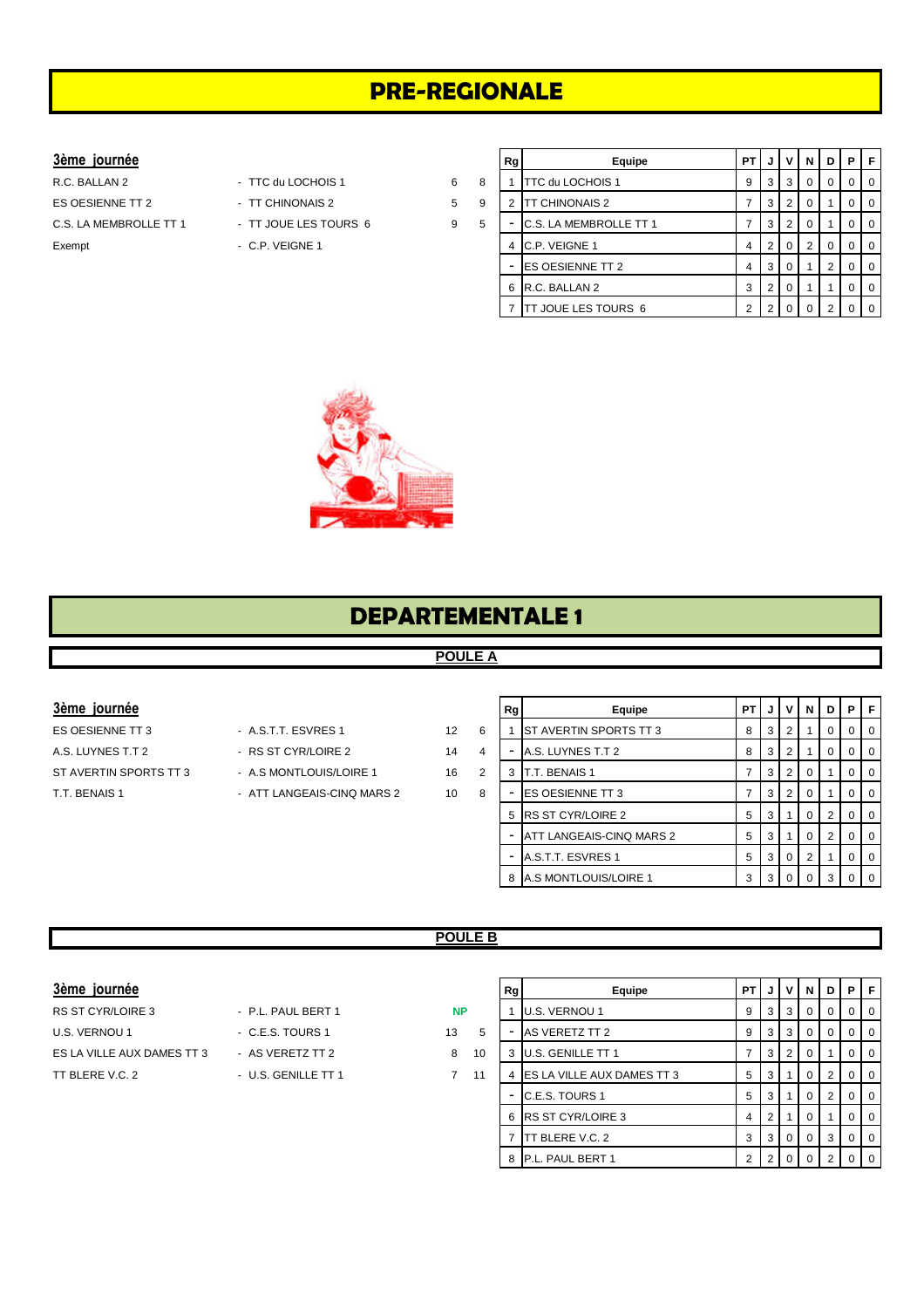# **DEPARTEMENTALE 2**

# **POULE A**

### $3$ ème journée

- STE MAURE TT 2 C.P. VEIGNE 2 13 5
- RS ST CYR/LOIRE 4 A.S. LUYNES T.T 3 6 12 4S TOURS T.T. 13 - TT JOUE LES TOURS 7 12 6 - 4S TOURS T.T. 13 9 3 3 0 0 0 0
	-
- -

| 3ème journée      |                       |                   |    | Rg | Equipe                      | PT I |                | JIV            | <b>N</b>       | D | PIF            |                |
|-------------------|-----------------------|-------------------|----|----|-----------------------------|------|----------------|----------------|----------------|---|----------------|----------------|
| RS ST CYR/LOIRE 4 | - A.S. LUYNES T.T 3   | 6                 | 12 |    | <b>ITT CHINONAIS 3</b>      | 9    |                | $3 \mid 3$     | 0              |   |                | $\overline{0}$ |
| 4S TOURS T.T. 13  | - TT JOUE LES TOURS 7 | $12 \overline{ }$ | -6 | -  | 4S TOURS T.T. 13            | 9    |                | $3 \mid 3$     | 0              |   |                | I O            |
| TT CHINONAIS 3    | $-$ A.P. ABILLY 1     | $12 \overline{ }$ | -6 | 3  | <b>STE MAURE TT 2</b>       |      | 3 <sup>1</sup> | 2 <sup>1</sup> |                |   |                | l 0            |
| STE MAURE TT 2    | - C.P. VEIGNE 2       | 13                | -5 | 4  | A.S. LUYNES T.T 3           | 5    | 3              |                | 0              |   |                | l 0            |
|                   |                       |                   |    | ۰  | C.P. VEIGNE 2               | 5    | 3 I            |                | 0              |   |                | $\overline{0}$ |
|                   |                       |                   |    | ۰  | <b>ITT JOUE LES TOURS 7</b> | 5    | 3 I            |                | $\overline{0}$ | 2 |                | 0 <sub>0</sub> |
|                   |                       |                   |    |    | A.P. ABILLY 1               | 5    | 3 I            |                | $\overline{0}$ | 2 |                | $\overline{0}$ |
|                   |                       |                   |    | 8  | <b>RS ST CYR/LOIRE 4</b>    | 3    |                | 30             | $\overline{0}$ | 3 | 0 <sup>1</sup> |                |

### **POULE B**

### $3$ ème journée

TT CHINONAIS 4 - AS VERETZ TT 3 4 14

- US LA RICHE TT 1 TT CORMERY-TRUYES 2 5 13 4S TOURS T.T. 12 **- TT PARCAY MESLAY 3** 18 0
	-
- STE MAURE TT 1 STE MAURE TT 1 FS LA VILLE AUX DAMES TT 4 2 11 2

| Rg | Equipe                     | PТ |   | v        | N | D | Р | F        |
|----|----------------------------|----|---|----------|---|---|---|----------|
| 1  | AS VERETZ TT 3             | 9  | 3 | 3        | 0 | 0 | O | 0        |
| 2  | 4S TOURS T.T. 12           | 7  | 3 | 2        | 0 | 1 | Ω | $\Omega$ |
|    | <b>TT CHINONAIS 4</b>      | 7  | 3 | 2        | 0 | 1 | O | 0        |
|    | TT CORMERY-TRUYES 2        | 7  | 3 | 2        | 0 |   | O | O        |
|    | <b>STE MAURE TT 1</b>      | 7  | 3 | 2        | 0 |   | Ω | O        |
| 6  | US LA RICHE TT 1           | 5  | 3 |          | 0 | 2 | O | O        |
| 7  | TT PARCAY MESLAY 3         | 3  | 3 | $\Omega$ | 0 | 3 | 0 | 0        |
|    | ES LA VILLE AUX DAMES TT 4 | 3  | 3 | $\Omega$ | O | 3 |   | ∩        |

### **POULE C**

**POULE D**

### $3$ ème journée

ES RIDELLOIS TT 1  $\overline{1}$  - TT PARCAY MESLAY 2  $\overline{4}$  1 ST AVERTIN SPORTS TT 4 - US RENAUDINE TT 3 4 3 1 1 A.S. FONDETTES 6 - ATT LANGEAIS-CINQ MARS 3 5 13

- BEAUJARDIN BCT 2 C.S. LA MEMBROLLE TT 2 9
	-
	-

|   | Rg | Equipe                        | PT |   | ν              | N | D        | Р        | F |
|---|----|-------------------------------|----|---|----------------|---|----------|----------|---|
| 9 |    | ATT LANGEAIS-CINQ MARS 3      | 9  | 3 | 3              | Ω | $\Omega$ | O        | 0 |
| 4 |    | TT PARCAY MESLAY 2            | 9  | 3 | 3              | 0 | $\Omega$ | 0        | 0 |
| 7 | 3  | C.S. LA MEMBROLLE TT 2        | 8  | 3 | $\overline{2}$ |   | 0        | $\Omega$ | 0 |
| 3 | 4  | US RENAUDINE TT 3             | 7  | 3 | $\overline{2}$ | 0 |          | 0        | 0 |
|   | 5  | <b>BEAUJARDIN BCT 2</b>       | 6  | 3 |                |   |          | $\Omega$ | 0 |
|   | 6  | <b>ST AVERTIN SPORTS TT 4</b> | 3  | 3 | $\Omega$       | O | 3        | $\Omega$ | 0 |
|   |    | A.S. FONDETTES 6              | 3  | 3 | $\Omega$       | 0 | 3        | $\Omega$ | 0 |
|   |    | <b>ES RIDELLOIS TT 1</b>      | 3  | 3 |                |   | 3        |          | 0 |

- 
- -



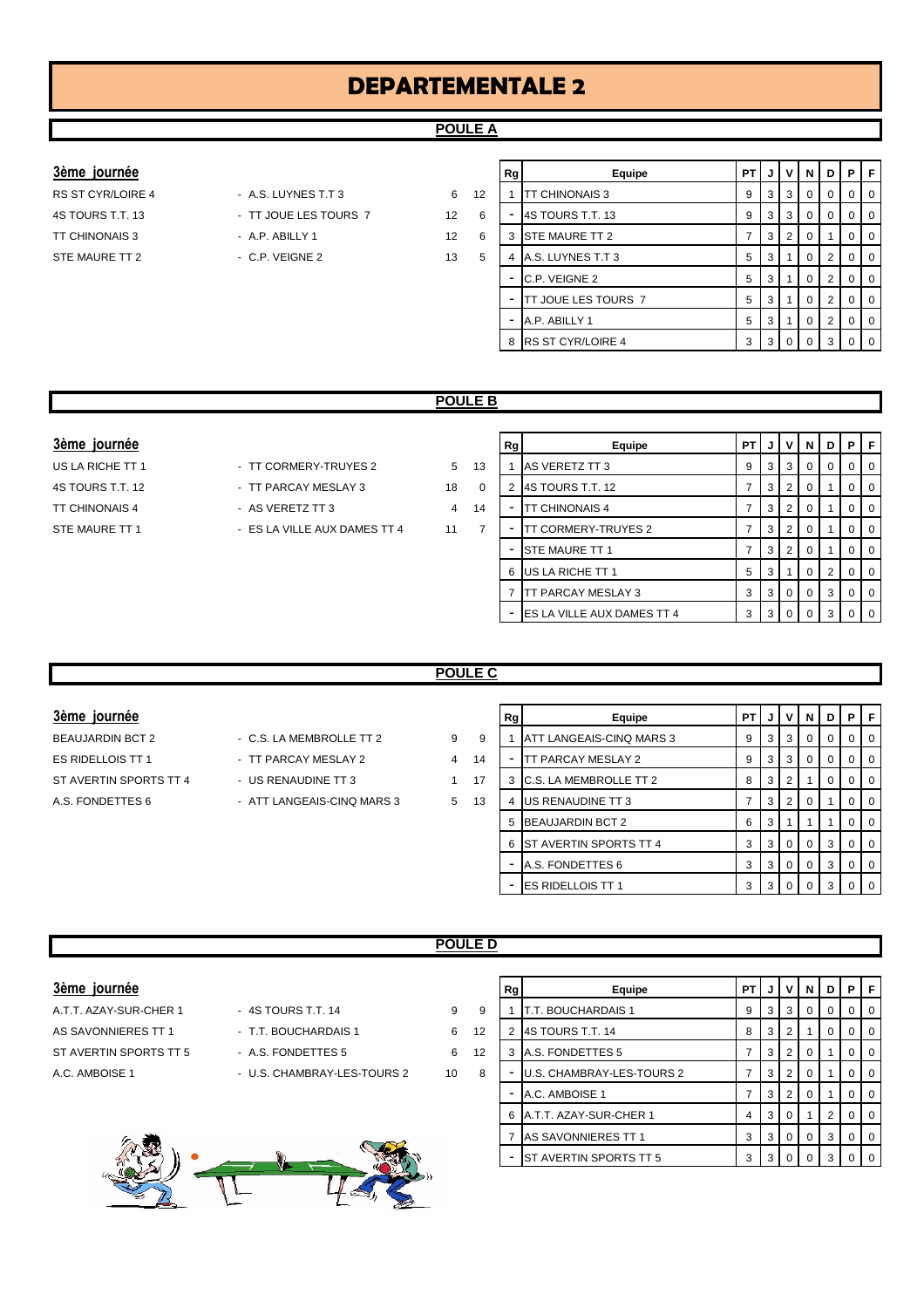# **DEPARTEMENTALE 3**

### **POULE A**

- 
- 
- **3ème journée Rg Equipe PT J V N D P F** TT PARCAY MESLAY 4 - ES RIDELLOIS TT 3 6 12 1 T.T. METTRAY 1 9 3 3 0 0 0 0 0 0 ES AMBILLOU 1 - T.T. METTRAY 1 2 16 - T.T. BENAIS 2 9 3 3 0 0 0 0 0 ATT LANGEAIS-CINQ MARS 5 - EP MARIGNY RILLY 1 13 5 3 ATT LANGEAIS-CINQ MARS 5 7 3 2 0 1 0 0 T.T. BENAIS 2 - A.S.P.T.T. TOURS 1 18 0 - ES RIDELLOIS TT 3 7 3 2 0 1 0 0 5 A.S.P.T.T. TOURS 1 6 3 1 1 1 0 0 6 ES AMBILLOU 1 4 3 0 1 2 0 0 7 EP MARIGNY RILLY 1 3 3 0 0 3 0 0 - TT PARCAY MESLAY 4 3 3 0 0 3 0 0

### **POULE B**

### **3ème journée**

- PPC MARTINOIS 1 RS ST CYR/LOIRE 5 14 U.S. CHAMBRAY-LES-TOURS 3 - US RENAUDINE TT 6 9 A.S MONTLOUIS/LOIRE 2 - C.S. LA MEMBROLLE TT 4 11
- US LA RICHE TT 2 A.S.T.T. ESVRES 3 13

| Rg | Equipe                    | PT                                                                                               | J | v        | N        | D | Р        | F        |
|----|---------------------------|--------------------------------------------------------------------------------------------------|---|----------|----------|---|----------|----------|
|    | US LA RICHE TT 2          | 9                                                                                                | 3 | 3        | $\Omega$ | 0 | 0        | 0        |
|    |                           | 9                                                                                                | 3 | 3        | $\Omega$ | 0 | $\Omega$ | $\Omega$ |
| 3  | US RENAUDINE TT 6         | 8                                                                                                | 3 | 2        | 1        | 0 | $\Omega$ | $\Omega$ |
| 4  | U.S. CHAMBRAY-LES-TOURS 3 | 6                                                                                                | 3 | 1        | 1        | 1 | $\Omega$ | $\Omega$ |
| 5  |                           | 5                                                                                                | 3 | 1        | $\Omega$ | 2 | 0        | $\Omega$ |
|    |                           | 5                                                                                                | 3 | 1        | 0        | 2 | $\Omega$ | $\Omega$ |
| 7  | C.S. LA MEMBROLLE TT 4    | 3                                                                                                | 3 | 0        | 0        | 3 | $\Omega$ | $\Omega$ |
|    |                           | 3                                                                                                | 3 | $\Omega$ | O        | 3 | O        |          |
|    |                           | <b>PPC MARTINOIS 1</b><br><b>RS ST CYR/LOIRE 5</b><br>A.S MONTLOUIS/LOIRE 2<br>A.S.T.T. ESVRES 3 |   |          |          |   |          |          |

### **POULE C**

- T.T. BOUCHARDAIS 2 R.C. BALLAN 3 10 8 P.L. PAUL BERT 2 - TT MONTS ARTANNES 5 3 4 10 8 ATT LANGEAIS-CINQ MARS 4 - ST MICHEL T.T. 1 12 6 AS VERETZ TT 5 - ST AVERTIN SPORTS TT 7 44 4
- 

| 3ème journée             |                          |                   |   | Rg | Equipe                     | <b>PT</b> |     |                | N.             | D I      | PFI       |
|--------------------------|--------------------------|-------------------|---|----|----------------------------|-----------|-----|----------------|----------------|----------|-----------|
| T.T. BOUCHARDAIS 2       | - R.C. BALLAN 3          | 10                | 8 |    | AS VERETZ TT 5             | 9         | 3   | 3              | $\mathbf{0}$   | $\Omega$ | $0$   $0$ |
| P.L. PAUL BERT 2         | - TT MONTS ARTANNES 5    | 10                | 8 |    | ATT LANGEAIS-CINQ MARS 4   | 9         | 3   | 3              | $\Omega$       |          | 0 1 0     |
| ATT LANGEAIS-CINQ MARS 4 | - ST MICHEL T.T. 1       | $12 \overline{ }$ | 6 |    | P.L. PAUL BERT 2           | 9         | З   | 3              | 0              |          | 0 1 0     |
| AS VERETZ TT 5           | - ST AVERTIN SPORTS TT 7 | 14                | 4 | 4  | T.T. BOUCHARDAIS 2         |           | З   |                |                |          | $0$   $0$ |
|                          |                          |                   |   | 5  | <b>IT MONTS ARTANNES 5</b> | 5         |     |                | 0              |          | $0$   $0$ |
|                          |                          |                   |   |    | 6 ST AVERTIN SPORTS TT 7   | 3         | 3   |                | $\mathbf{0}$   | 3        | $0$   $0$ |
|                          |                          |                   |   |    | <b>ST MICHEL T.T. 1</b>    | 3         | 3 I | $\Omega$       | $\Omega$       | 3        | $0$   $0$ |
|                          |                          |                   |   |    | R.C. BALLAN 3              | 3         | 3   | $\overline{0}$ | $\overline{0}$ | 3        | $0$   $0$ |

### **POULE D**

|  | 3ème iournée |
|--|--------------|
|--|--------------|

- 
- -



| 3ème journée            |                          |                |    | Rg | Equipe                       | PT I | .J. | v        | N I          | DIPIF          |   |                |
|-------------------------|--------------------------|----------------|----|----|------------------------------|------|-----|----------|--------------|----------------|---|----------------|
| RS ST CYR/LOIRE 6       | - U.S. VERNOU 2          |                | 17 |    | <b>TT SEMBLANCEEN 1</b>      | 9    | 3   | 3        | 0            |                |   | - 0            |
| C.S. LA MEMBROLLE T.T 3 | - TT SEMBLANCEEN 1       | 5 <sup>5</sup> | 13 |    | 2 <b>ITT CASTELVALERIE 1</b> |      | 3   | 2        | 0            |                |   | $\Omega$       |
| TT CASTELVALERIE 1      | - US RENAUDINE TT 5      | 15             | 3  |    | A.S. FONDETTES 7             |      | 3   | 2        | 0            |                |   |                |
| A.S. FONDETTES 7        | - ST AVERTIN SPORTS TT 6 | 15             | 3  |    | 4 C.S. LA MEMBROLLE T.T 3    | 6    | 3   |          |              |                |   |                |
|                         |                          |                |    |    | - IST AVERTIN SPORTS TT 6    | 6    | 3   |          |              |                |   |                |
|                         | $\bullet \bullet$        |                |    |    | 6 U.S. VERNOU 2              | 5    | 3   |          | $\mathbf{0}$ | 2 <sub>1</sub> | 0 |                |
|                         |                          |                |    |    | US RENAUDINE TT 5            | 5    | -3  |          | $\mathbf{0}$ | 2 <sup>1</sup> |   | $\overline{0}$ |
|                         |                          |                |    |    | 8 RS ST CYR/LOIRE 6          | 3    | 3   | $\Omega$ |              |                |   |                |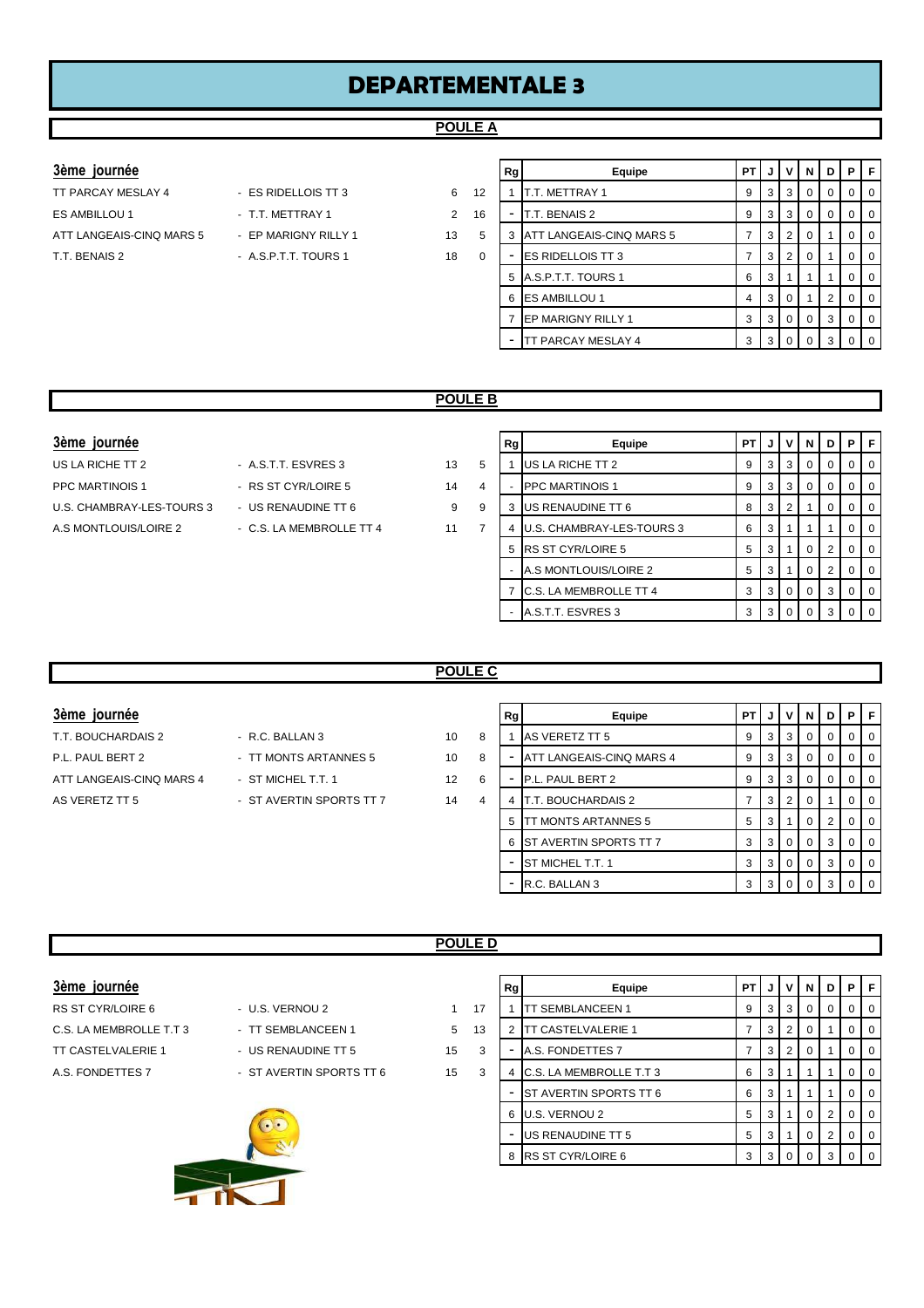- ES OESIENNE TT 4 BEAUJARDIN BCT 3 14 U.S. VERNOU 4 - TT JOUE LES TOURS 9 5 1
	-
	-

| 3ème journée      |                       |    |    | <b>Rg</b> | Equipe                      | PT I         |                | JIV             | <b>N</b>       | D | PIF |                |
|-------------------|-----------------------|----|----|-----------|-----------------------------|--------------|----------------|-----------------|----------------|---|-----|----------------|
| ES OESIENNE TT 4  | - BEAUJARDIN BCT 3    | 14 | 4  |           | <b>ITT ST GENOUPH 4</b>     | 8            | 3 I            | 2               |                |   |     | $\overline{0}$ |
| U.S. VERNOU 4     | - TT JOUE LES TOURS 9 | 5  | 13 | ۰         | <b>IES OESIENNE TT 4</b>    | 8            | 3 <sup>1</sup> |                 |                |   |     | $\overline{0}$ |
| A.S. FONDETTES 8  | - Exempt              |    |    | 3         | <b>BEAUJARDIN BCT 3</b>     |              |                | $3 \mid 2 \mid$ |                |   |     | $\overline{0}$ |
| US RENAUDINE TT 4 | - TT ST GENOUPH 4     | 5  | 13 | 4         | <b>ITT JOUE LES TOURS 9</b> | 6            | 2 <sup>1</sup> | 2 <sup>1</sup>  | $\mathbf 0$    |   |     | $\overline{0}$ |
|                   |                       |    |    |           | 5 U.S. VERNOU 4             | 3            |                | $3 \mid 0$      | $\overline{0}$ | 3 |     | $\overline{0}$ |
|                   |                       |    |    |           | 6 US RENAUDINE TT 4         | $\mathbf{2}$ |                | 210             | $\mathbf 0$    |   |     | $\overline{0}$ |
|                   |                       |    |    | ۰         | A.S. FONDETTES 8            | っ            |                | 2 0             |                |   |     | $\overline{0}$ |

# **POULE F**

### $3$ ème journée

C.E.S. TOURS 2 - A.S.T.T. ESVRES 4 14 4 A.C. AMBOISE 2 - A.P. ST SENOCH 1 6 12

- 4S TOURS T.T. 15  **15 14S TOURS T.T. 15** 5 4S TOURS T.T. 15 U.S. GENILLE TT 2 - TTC du LOCHOIS 2 3 3 3 4 3 3 4 3 3 3 4 3 3 3 4 3 3 4 3 3 4 3 3 4 3 3 4 3 3 4 3 3 4 3 4 3 4 3 4 3 4 3 4 3 4 3 4 3 4 3 4 3 4 3 4 3 4 3 4 3 4 3 4 3 4 3 4 3 4 3 4 3 4 3 4 3 4 3 4 3 4 3 4 3 4 3 4 3 4 3 4 3 4
	-

|                | Rg | Equipe              | PT | J | v              | N        | D        | Р        | F |
|----------------|----|---------------------|----|---|----------------|----------|----------|----------|---|
| 1              |    | TTC du LOCHOIS 2    | 9  | 3 | 3              | $\Omega$ | $\Omega$ | $\Omega$ | 0 |
| 5              |    | 4S TOURS T.T. 15    | 9  | 3 | 3              | $\Omega$ | $\Omega$ | $\Omega$ | O |
|                | 3  | C.E.S. TOURS 2      | 8  | 3 | $\overline{2}$ | 1        | O        | 0        | 0 |
| $\overline{ }$ | 4  | A.P. ST SENOCH 1    | 6  | 3 | 1              | 1        |          | 0        | O |
|                | 5  | U.S. GENILLE TT 2   | 5  | 3 | 1              | $\Omega$ | 2        | $\Omega$ | O |
|                |    | TT MONTS ARTANNES 4 | 5  | 3 | 1              | $\Omega$ | 2        | $\Omega$ | 0 |
|                | 7  | A.S.T.T. ESVRES 4   | 3  | 3 | 0              | $\Omega$ | 3        | $\Omega$ | 0 |
|                |    | A.C. AMBOISE 2      | 3  | 3 | ი              | ŋ        | 3        |          |   |

# **POULE G**

### $3$ ème journée

- P.L. PAUL BERT 3 TT JOUE LES TOURS 8 6 12 TT PARCAY MESLAY 5 - ASTT SORIGNY 1 3 15
- A.T.T. AZAY-SUR-CHER 2 A.S.T.T. ESVRES 2 4 1-
	-
	-
- AS VERETZ TT 4  $-$  ES RIDELLOIS TT 2 1 17

|        | Equipe                   | PT | J | ν              | N | D | Р        | F        |
|--------|--------------------------|----|---|----------------|---|---|----------|----------|
| Rg     |                          |    |   |                |   |   |          |          |
| 4      | TT JOUE LES TOURS 8      | 9  | 3 | 3              | 0 | O | 0        | $\Omega$ |
| 2      | A.S.T.T. ESVRES 2        | 9  | 3 | 3              | 0 | O | $\Omega$ | 0        |
| 5<br>3 | <b>ES RIDELLOIS TT 2</b> | 7  | 3 |                | 2 | O | $\Omega$ | 0        |
| 7      | AS VERETZ TT 4           | 7  | 3 | $\overline{2}$ | 0 |   | $\Omega$ | 0        |
| 5      | <b>ASTT SORIGNY 1</b>    | 5  | 3 |                | 0 | 2 | $\Omega$ | 0        |
| 6      | A.T.T. AZAY-SUR-CHER 2   | 4  | 3 | $\Omega$       | 1 | 2 | $\Omega$ | $\Omega$ |
|        | P.L. PAUL BERT 3         | 4  | 3 | $\Omega$       | 1 | 2 | $\Omega$ | 0        |
| 8      | TT PARCAY MESLAY 5       | 3  | 3 | 0              | O | 3 |          | $\Omega$ |

### **POULE H**

### $3$ ème journée

- T.T. BOUCHARDAIS 3 U.S. VERNOU 3 1 17 1 A.T.T.ST ANTOINE DU ROCHER 1 9 3 3 0 0 0 0 LARCAY T.T. 1 <sup>-</sup> TT MONTS ARTANNES 3 18 ES LA VILLE AUX DAMES TT 5 - T.T. BENAIS 3 14 A.T.T.ST ANTOINE DU ROCHER 1 - U.S. CHAMBRAY-LES-TOURS 4 10
- 

| Rg | Equipe                       | PT | J | v | N        | D | Р | F        |
|----|------------------------------|----|---|---|----------|---|---|----------|
|    | A.T.T.ST ANTOINE DU ROCHER 1 | 9  | 3 | 3 | $\Omega$ | 0 | 0 | $\Omega$ |
| -  | LARCAY T.T. 1                | 9  | 3 | 3 | $\Omega$ | 0 | 0 | $\Omega$ |
| 3  | U.S. VERNOU 3                | 7  | 3 | 2 | $\Omega$ | 1 | 0 | $\Omega$ |
|    | ES LA VILLE AUX DAMES TT 5   | 7  | 3 | 2 | $\Omega$ | 1 | 0 | $\Omega$ |
| 5  | U.S. CHAMBRAY-LES-TOURS 4    | 5  | 3 | 1 | $\Omega$ | 2 | 0 | $\Omega$ |
|    | TT MONTS ARTANNES 3          | 5  | 3 | 1 | $\Omega$ | 2 | 0 | $\Omega$ |
| 7  | T.T. BENAIS 3                | 3  | 3 | 0 | 0        | 3 | 0 | $\Omega$ |
|    | T.T. BOUCHARDAIS 3           | 3  | 3 | 0 | 0        | 3 | 0 | $\Omega$ |

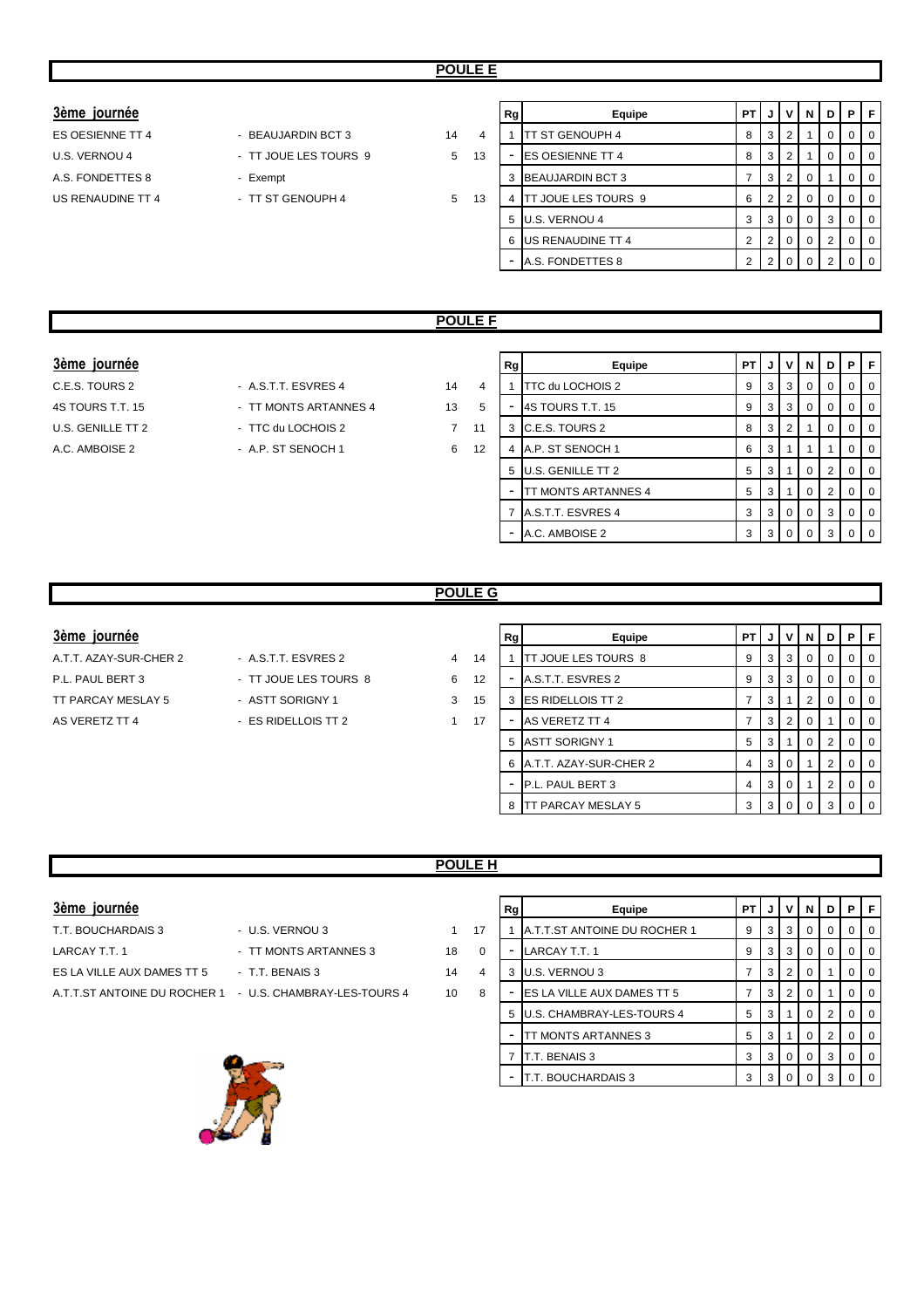# **DEPARTEMENTALE 4**

### **POULE A**

### $3$ ème journée

STE CATHERINE DE FIERBOIS 1 - TT JOUE LES TOURS 11 0 1 TT MONTS ARTANNES 6 - STE MAURE TT 3 6 A.P. ABILLY 3 - C.P. VEIGNE 3 7

AS VERETZ TT 6  $-$  P.L. PAUL BERT 4 3 0 10

|                | Rg | Equipe                         | PТ | J | ν              | N        | D              | Р        | F        |
|----------------|----|--------------------------------|----|---|----------------|----------|----------------|----------|----------|
| $\Omega$       |    | TT JOUE LES TOURS 11           | 9  | 3 | 3              | $\Omega$ | 0              | $\Omega$ | $\Omega$ |
| $\Omega$       | 2  | TT MONTS ARTANNES 6            | 7  | 3 | $\overline{2}$ | $\Omega$ | 1              | $\Omega$ | $\Omega$ |
| $\overline{4}$ |    | AS VERETZ TT 6                 | 7  | 3 | 2              | $\Omega$ | 1              | 0        | $\Omega$ |
| 3              |    | C.P. VEIGNE 3                  | 7  | 3 | $\overline{2}$ | $\Omega$ | 1              | $\Omega$ | $\Omega$ |
|                |    | A.P. ABILLY 3                  | 7  | 3 | 2              | $\Omega$ | 1              | $\Omega$ | $\Omega$ |
|                | 6  | TT STE CATHERINE DE FIERBOIS 1 | 5  | 3 |                | $\Omega$ | $\overline{2}$ | $\Omega$ | $\Omega$ |
|                |    | STE MAURE TT 3                 | 3  | 3 | $\Omega$       | $\Omega$ | 3              | $\Omega$ | $\Omega$ |
|                |    | P.L. PAUL BERT 4               | 3  | 3 | 0              | 0        | 3              | 0        | $\Omega$ |

### **POULE B**

- 
- -

| 3ème journée           |                        |   |   | Rg | Equipe                   | <b>PT</b> |   |   | N.       | D              | PFI              |
|------------------------|------------------------|---|---|----|--------------------------|-----------|---|---|----------|----------------|------------------|
| STE MAURE TT 4         | - Exempt               |   |   |    | A.S.P.T.T. TOURS 2       | 9         | 3 | 3 | 0        |                | $\overline{1}$ 0 |
| ST AVERTIN SPORTS TT 8 | - AS VERETZ TT 7       | 5 | 5 |    | 2 A.C. AMBOISE 6         | 6         |   |   |          |                | 0 1 0            |
| A.P. ST SENOCH 2       | - A.C. AMBOISE 6       | 5 | 5 |    | AS VERETZ TT 7           | 6         |   |   |          |                | $\overline{101}$ |
| A.P. ABILLY 2          | $-$ A.S.P.T.T. TOURS 2 | 4 | 6 | 4  | A.P. ABILLY 2            | 5         |   |   | $\Omega$ | 2 <sub>1</sub> | $0$   $0$        |
|                        |                        |   |   |    | A.P. ST SENOCH 2         | 5         |   |   |          |                | $0$   $0$        |
|                        |                        |   |   |    | 6 ST AVERTIN SPORTS TT 8 | 3         |   |   |          |                | $\overline{101}$ |
|                        |                        |   |   |    | <b>STE MAURE TT 4</b>    | ◠         |   |   |          |                | $\overline{1}$ 0 |

### **POULE C**

# $3$ ème journée

US LA RICHE TT 3 <sup>-</sup> TT SEMBLANCEEN 3 6 4 US RENAUDINE TT 8 - Exempt

- U.S. VERNOU 5 ES OESIENNE TT 5 5 5 TT CASTELVALERIE 2 6 3 1 1 1 0 0 TT CASTELVALERIE 2 - A.T.T.ST ANTOINE DU ROCHER 3 5 5
	-

| Rg | Equipe                       | PT |   | ν | N | D | Р        | F        |
|----|------------------------------|----|---|---|---|---|----------|----------|
|    | US RENAUDINE TT 8            | 6  | 2 | 2 | 0 | 0 | O        | $\Omega$ |
|    | <b>TT CASTELVALERIE 2</b>    | 6  | 3 |   | 1 |   | 0        | $\Omega$ |
|    | A.T.T.ST ANTOINE DU ROCHER 3 | 6  | 3 |   |   |   | O        | $\Omega$ |
| 4  | U.S. VERNOU 5                | 5  | 2 |   |   | 0 | 0        | $\Omega$ |
|    | <b>TT SEMBLANCEEN 3</b>      | 5  | 3 |   | 0 | 2 | $\Omega$ | $\Omega$ |
| 6  | US LA RICHE TT 3             | 4  | 2 |   | 0 |   | O        | $\Omega$ |
|    | <b>ES OESIENNE TT 5</b>      | 4  | 3 | U |   | ◠ |          |          |

## **POULE D**

| 3ème |         |  |
|------|---------|--|
|      | lournee |  |
|      |         |  |

- STE CATHERINE DE FIERBOIS 2 TT JOUE LES TOURS 12
- 
- 
- T.T. METTRAY 3  **PPC MARTINOIS 2** 6
	-
- A.P. ST SENOCH 3 A.S MONTLOUIS/LOIRE 3
- A.C. AMBOISE 3 ES VILLE AUX DAMES TT 6 9



| 10 | 0 |   |   |
|----|---|---|---|
|    | 9 | 3 | A |
|    |   | - | т |

| 3ème journée                |                           |    |          |                      | Equipe                          | <b>PT</b> |   | $\mathsf{v}$ | N I          | D I              | PFI              |
|-----------------------------|---------------------------|----|----------|----------------------|---------------------------------|-----------|---|--------------|--------------|------------------|------------------|
| T.T. METTRAY 3              | - PPC MARTINOIS 2         | 6  | 4        |                      | A.C. AMBOISE 3                  | 9         | 3 | 3            | $\mathbf{0}$ |                  | $0$   $0$        |
| STE CATHERINE DE FIERBOIS 2 | - TT JOUE LES TOURS 12    | 10 | $\Omega$ |                      | TT STE CATHERINE DE FIERBOIS 2  | 9         | చ | 3            | 0            |                  | $0$   $0$        |
| A.P. ST SENOCH 3            | - A.S MONTLOUIS/LOIRE 3   |    | 9        |                      | A.S MONTLOUIS/LOIRE 3           |           | З |              | $\Omega$     |                  | $\overline{1}$ 0 |
| A.C. AMBOISE 3              | - ES VILLE AUX DAMES TT 6 | 9  |          |                      | T.T. METTRAY 3                  | 5         |   |              | 0            |                  | $0$   $0$        |
|                             |                           |    |          |                      | <b>IPPC MARTINOIS 2</b>         | 5         | З |              | 0            |                  | $0$   $0$        |
|                             |                           |    |          |                      | A.P. ST SENOCH 3                | 5         |   |              | 0            |                  | $0$   $0$        |
|                             |                           |    |          |                      | <b>IES VILLE AUX DAMES TT 6</b> | 5         |   |              | 0            |                  | $0 \mid 0$       |
| $\sqrt{2}$                  |                           |    | 8        | TT JOUE LES TOURS 12 | 3                               |           |   |              |              | $\overline{1}$ 0 |                  |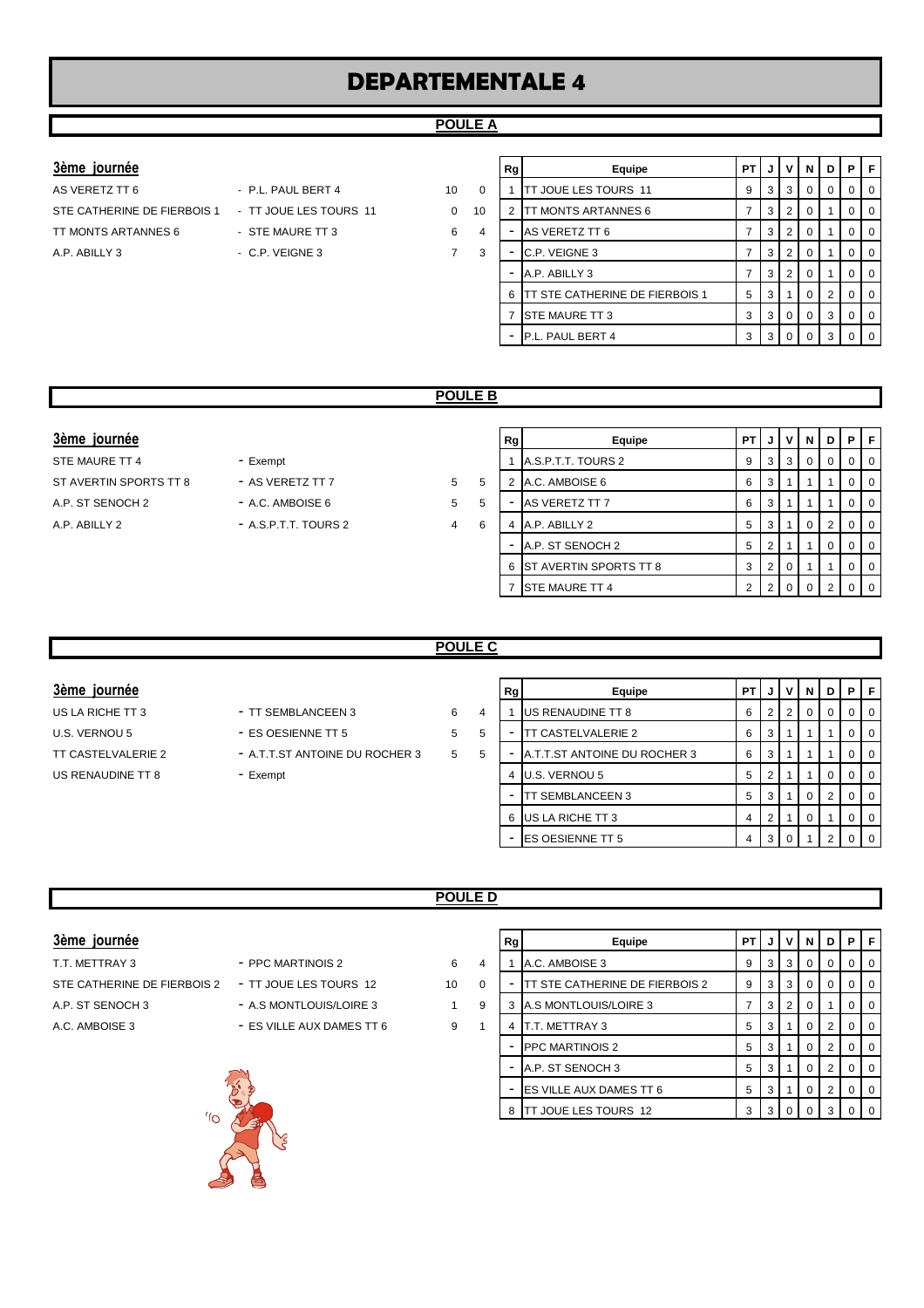### $3$ ème journée

A.S. LUYNES T.T 4 **- TT SEMBLANCEEN 2** 1 9 LANGEAIS-CINQ MARS 6 - A.T.T.ST ANTOINE DU ROCHER 2 10 0 Exempt - A.S. FONDETTES 9

- T.T. METTRAY 2  **ES OESIENNE TT 6** 2 8
	- -
	-

| Rg | Equipe                              | PT             |                | v | N | D              | Р |  |
|----|-------------------------------------|----------------|----------------|---|---|----------------|---|--|
|    | <b>TT SEMBLANCEEN 2</b>             | 9              | 3              | 3 | O | 0              | Ω |  |
| 2  | ES OESIENNE TT 6                    | 8              | 3              | 2 |   | 0              | Ω |  |
| 3  | LANGEAIS-CINQ MARS 6                | 6              | 3              |   |   |                | Ω |  |
| 4  | A.S. LUYNES T.T 4                   | 5              | 3              |   | O | 2              | Ω |  |
| 5  | T.T. METTRAY 2                      | 4              | $\overline{2}$ |   | 0 |                | 0 |  |
| 6  | A.S. FONDETTES 9                    | 2              | $\overline{2}$ | 0 | 0 | $\overline{2}$ | Ω |  |
|    | <b>A.T.T.ST ANTOINE DU ROCHER 2</b> | $\mathfrak{p}$ | ◠              |   |   | າ              |   |  |

## **POULE F**

### $3$ ème journée

- Exempt A.S. LUYNES T.T 5 U.S.E. AVOINE-BEAUMONT 2 - ST AVERTIN SPORTS TT 9 8 2
- BEAUJARDIN BCT 4 T.T. BOUCHARDAIS 4 7 3 ES RIDELLOIS TT 4 - ST MICHEL T.T. 2 3 7
	-

| Rg | Equipe                   | PТ             | J              | v              | N | D | P        | F        |
|----|--------------------------|----------------|----------------|----------------|---|---|----------|----------|
|    | <b>BEAUJARDIN BCT 4</b>  | 7              | 3              | $\overline{2}$ | 0 | 1 | 0        | 0        |
| 2  | A.S. LUYNES T.T 5        | 6              | 2              | 2              | 0 | 0 | 0        | 0        |
|    | U.S.E. AVOINE-BEAUMONT 2 | 6              | 2              | 2              | 0 | 0 | $\Omega$ | 0        |
| 4  | T.T. BOUCHARDAIS 4       | 5              | 3              | 1              | 0 | 2 | $\Omega$ | $\Omega$ |
| -  | <b>ES RIDELLOIS TT 4</b> | 5              | 3              | 1              | 0 | 2 | $\Omega$ | 0        |
| 6  | ST MICHEL T.T. 2         | 4              | 3              | 1              | 0 | 1 | 0        |          |
|    | ST AVERTIN SPORTS TT 9   | $\overline{2}$ | $\overline{2}$ | O              | O | 2 | ი        |          |
|    |                          |                |                |                |   |   |          |          |

### **POULE G**

- TT PARCAY MESLAY 6 LARCAY T.T. 4 7 3 U.S. CHAMBRAY-LES-TOURS 5 - RS ST CYR/LOIRE 7 7 3 U.S. VERNOU 6 **- A.C. AMBOISE 5** 6 4 US RENAUDINE TT 7 - Exempt
	- -
	-

| 3ème journée              |                     |   |   | Rg | Equipe                    | PT. |                | JIVI            | N I | D | PF             |                |
|---------------------------|---------------------|---|---|----|---------------------------|-----|----------------|-----------------|-----|---|----------------|----------------|
| TT PARCAY MESLAY 6        | - LARCAY T.T. 4     |   | 3 |    | U.S. VERNOU 6             |     |                | $3 \mid 2 \mid$ | - 0 |   |                | $01$ 0         |
| U.S. CHAMBRAY-LES-TOURS 5 | - RS ST CYR/LOIRE 7 |   | 3 |    | A.C. AMBOISE 5            |     | 3 <sup>1</sup> |                 | -0  |   | $\overline{0}$ | $\overline{0}$ |
| U.S. VERNOU 6             | $-$ A.C. AMBOISE 5  | 6 | 4 |    | TT PARCAY MESLAY 6        | 6   | 2 <sub>1</sub> |                 |     | 0 |                | $01$ 0         |
| US RENAUDINE TT 7         | - Exempt            |   |   |    | U.S. CHAMBRAY-LES-TOURS 5 | 6   | 2 <sub>1</sub> |                 | 0   | 0 |                | <b>0</b>       |
|                           |                     |   |   |    | 5 RS ST CYR/LOIRE 7       | 5   | 3 <sup>1</sup> |                 |     | 2 |                | $01$ 0         |
|                           |                     |   |   |    | 6 LARCAY T.T. 4           |     |                | 3 0 0           |     | 3 |                | $01$ 0         |
|                           |                     |   |   |    | US RENAUDINE TT 7         |     | 2 <sup>1</sup> |                 |     | 2 |                | $01$ 0         |

## **POULE H**

### $3$ ème journée

US LA RICHE TT 4 - TT CORMERY-TRUYES 3 0 LARCAY T.T. 2 **- TT JOUE LES TOURS 10** 8 TT MONTS ARTANNES 7 - A.C. AMBOISE 4 0 A.T.T. AZAY-SUR-CHER 4 - TT PARCAY MESLAY 7 3 4 7

- 
- 



| Rg | Equipe                 | PТ | J | ٧ | N        | D | Р        | F |
|----|------------------------|----|---|---|----------|---|----------|---|
|    | A.T.T. AZAY-SUR-CHER 4 | 9  | 3 | 3 | $\Omega$ | 0 | 0        | 0 |
|    | LARCAY T.T. 2          | 9  | 3 | 3 | $\Omega$ | 0 | $\Omega$ | 0 |
| 3  | TT CORMERY-TRUYES 3    | 7  | 3 | 2 | $\Omega$ | 1 | $\Omega$ | 0 |
| 4  | TT PARCAY MESLAY 7     | 5  | 3 | 1 | $\Omega$ | 2 | $\Omega$ | O |
| ۰  | A.C. AMBOISE 4         | 5  | 3 | 1 | $\Omega$ | 2 | $\Omega$ | 0 |
|    | TT JOUE LES TOURS 10   | 5  | 3 | 1 | $\Omega$ | 2 | $\Omega$ | 0 |
| 7  | TT MONTS ARTANNES 7    | 4  | 3 | 1 | 0        | 1 | $\Omega$ | 1 |
| 8  | US LA RICHE TT 4       | 3  | 3 | 0 | O        | 3 | ŋ        |   |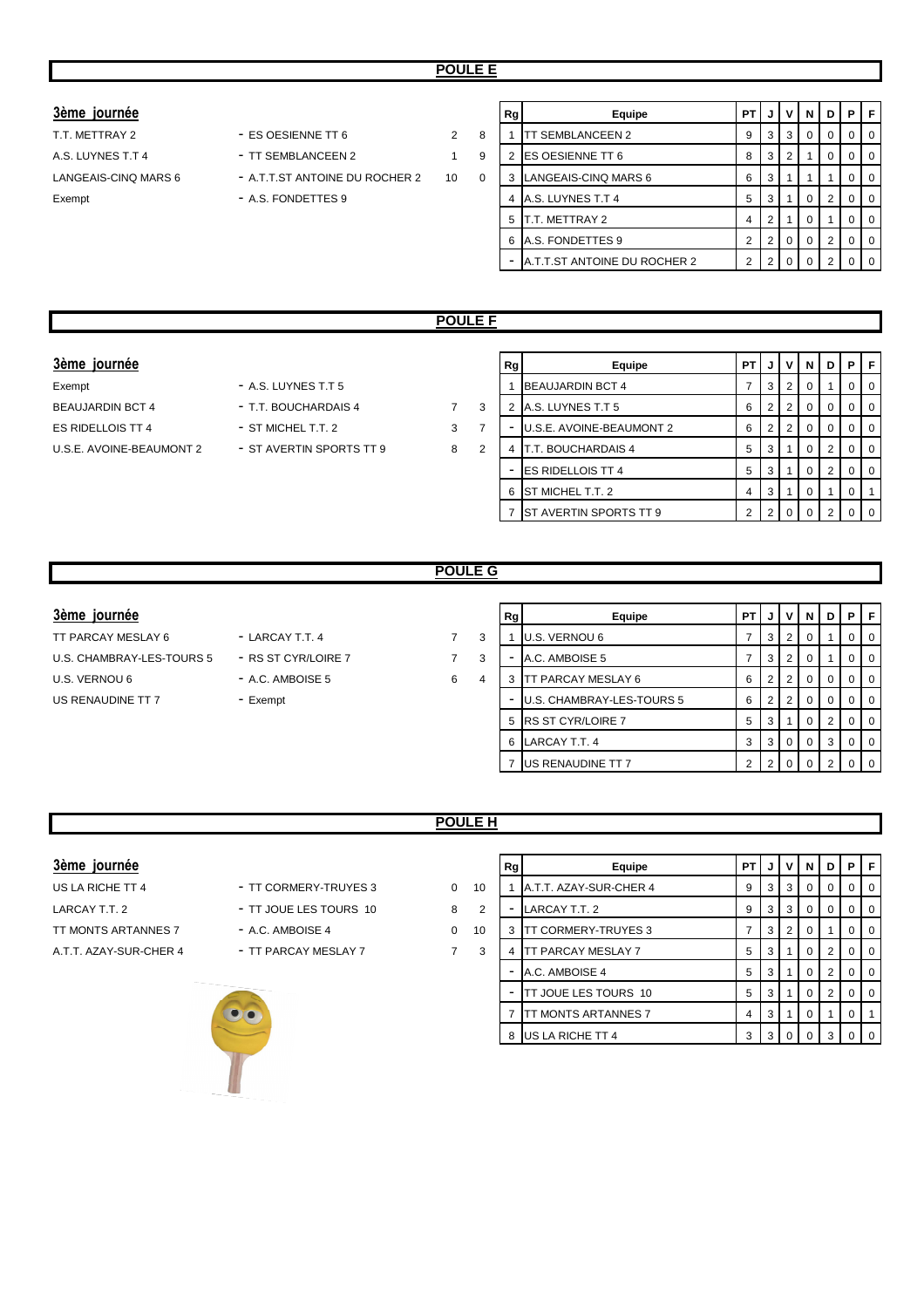### **3ème journée**

| T T BOUCHARDAIS 5      |
|------------------------|
| <b>TT CHINONAIS 5</b>  |
| C.E.S. TOURS 3         |
| A.T.T. AZAY-SUR-CHER 3 |

| LARCAY T.T. 3          |
|------------------------|
| $\cdot$ STE MAURE TT 5 |
| ASTT SORIGNY 2         |
| 4S TOURS T.T. 16       |
|                        |

| 3ème journée           |                    |   |   | Rg | Equipe                   | PT I |     |                 | JVN | .D. |                | PF             |
|------------------------|--------------------|---|---|----|--------------------------|------|-----|-----------------|-----|-----|----------------|----------------|
| T.T BOUCHARDAIS 5      | - LARCAY T.T. 3    | 4 | 6 |    | <b>TT CHINONAIS 5</b>    | 9    |     | $3 \mid 3 \mid$ |     |     |                | $01$ 0         |
| TT CHINONAIS 5         | - STE MAURE TT 5   | 8 | 2 |    | LARCAY T.T. 3            |      | 3 I |                 |     |     | $\overline{0}$ | $\overline{0}$ |
| C.E.S. TOURS 3         | - ASTT SORIGNY 2   | 9 |   |    | 4S TOURS T.T. 16         | 6    |     | $3 \mid 2 \mid$ |     | 0   | $\mathbf{0}$   |                |
| A.T.T. AZAY-SUR-CHER 3 | - 4S TOURS T.T. 16 |   | 9 |    | C.E.S. TOURS 3           | 6    | 3   |                 |     |     | $\overline{0}$ | $\overline{0}$ |
|                        |                    |   |   |    | <b>STE MAURE TT 5</b>    | 6    | 3   |                 |     |     | $\overline{0}$ | $\overline{0}$ |
|                        |                    |   |   |    | 6 A.T.T. AZAY-SUR-CHER 3 | 5    | 3   |                 |     | 2   |                | $01$ 0         |
|                        |                    |   |   |    | <b>T.T BOUCHARDAIS 5</b> | 5    | 3   |                 |     | 2   |                | $01$ 0         |
|                        |                    |   |   |    | <b>ASTT SORIGNY 2</b>    |      | 3 I | $\Omega$        |     | 3   |                | $01$ 0         |



# **DEPARTEMENTALE 1600**

### **POULE A**

- 
- 
- 

| 3ème journée         |                      |   |   | Rg | Equipe                   | PT I | J              | V <sub>1</sub> | N | D I         | PF             |
|----------------------|----------------------|---|---|----|--------------------------|------|----------------|----------------|---|-------------|----------------|
| US LA RICHE TT 5     | - PPC MARTINOIS 3    |   | 9 |    | <b>PPC MARTINOIS 3</b>   |      | 3              |                |   | 0           | $0$   0        |
| AS SAVONNIERES 2     | - ES OESIENNE TT 7   | 4 | 6 |    | <b>ES OESIENNE TT 7</b>  |      | 3              |                |   |             | I 0            |
| LANGEAIS-CINQ MARS 7 | - T.T. BOUCHARDAIS 6 | 4 | 6 |    | T.T. BOUCHARDAIS 6       | 6    | 21             |                |   | $\Omega$    | $01$ 0         |
| Exempt               | $-$ R.C. BALLAN 4    |   |   | -  | <b>R.C. BALLAN 4</b>     |      | 2.1            |                |   | $0^{\circ}$ | $01$ 0         |
|                      |                      |   |   |    | 5 LANGEAIS-CINQ MARS 7   | 4    | 3 <sup>1</sup> |                |   |             | $\overline{0}$ |
|                      |                      |   |   |    | AS SAVONNIERES 2         |      | -3             | - 0            |   |             | $01$ 0         |
|                      |                      |   |   |    | <b>IUS LA RICHE TT 5</b> |      |                |                |   |             | $01$ 0         |

# **DEPARTEMENTALE 1 FEMININE**

- 
- 
- -

| 1ère journée         |                           |         | Rg | Equipe                         | PT. |                  |  |  | PF             |
|----------------------|---------------------------|---------|----|--------------------------------|-----|------------------|--|--|----------------|
| TT PARCAY MESLAY 1   | - TT PARCAY MESLAY 2      | 6       |    | IT PARCAY MESLAY 1             |     |                  |  |  | - 0            |
| LANGEAIS-CINQ MARS 1 | - BEAUJARDIN BCT 1        | Reporté |    | <b>ITT PARCAY MESLAY 2</b>     |     |                  |  |  | $\overline{0}$ |
| Exempt               | - ES VILLE AUX DAMES TT 1 |         |    | LANGEAIS-CINQ MARS 1           |     | $\overline{0}$ 1 |  |  | 0 1 0          |
|                      |                           |         |    | <b>BEAUJARDIN BCT 1</b>        |     |                  |  |  | i 0            |
|                      |                           |         |    | <b>ES VILLE AUX DAMES TT 1</b> |     | $\overline{0}$   |  |  | $\overline{0}$ |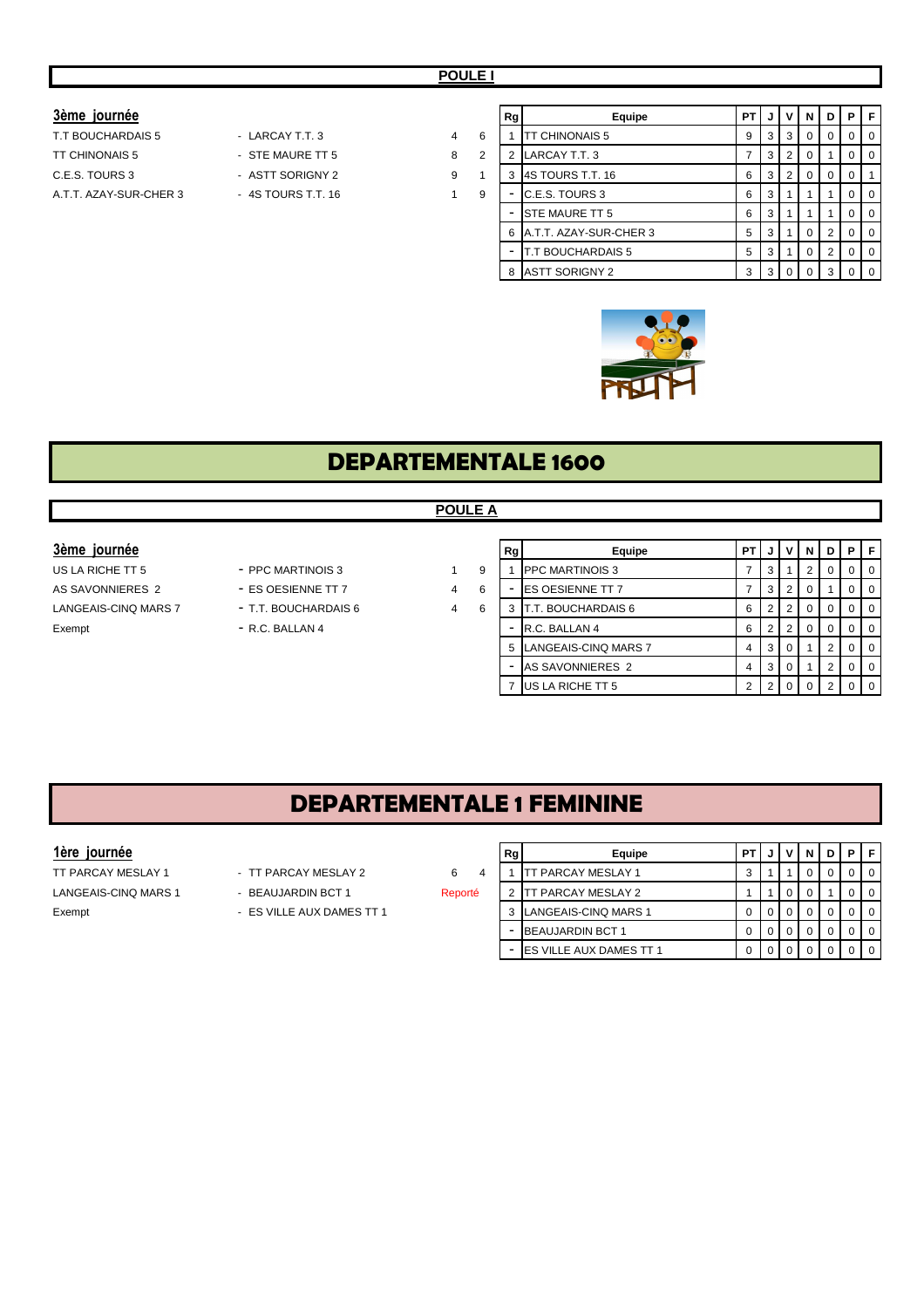# Pénalités financières

(d'après Règlement des Championnats par Equipes)

**N° Club, Equipe, Poule, Licence, Clt, Points (5,00€)**

*N° Licence erroné :* 

3è journée : 0013 TT Bléré VC 2 - 0289 AS Savonnières 1 - 0669 CP Veigné 1

*N° Equipe :* 

3è journée : 0004 CES Tours 3 - 0033 US Chambray 5 - 0425 ASTT Castelvalérie 1 - 0608 PL Paul Bert 4 - 0681 AS Luynes TT 4

# **EQUIPES JEUNES**

|                          |                                | <b>Poule A</b>  |                |                          |                              |                         |                         |                         |               |               |                         |                         |
|--------------------------|--------------------------------|-----------------|----------------|--------------------------|------------------------------|-------------------------|-------------------------|-------------------------|---------------|---------------|-------------------------|-------------------------|
| 1ère journée             |                                |                 |                | Rg                       | Equipe                       | PT                      | J                       | V                       | N             | D             | P                       | F                       |
| U.S.E. AVOINE-BEAUMONT 1 | - 4S TOURS T.T. 1              | $7 \quad 11$    |                | $\mathbf{1}$             | 4S TOURS T.T. 1              | 3                       | $\mathbf{1}$            | $\mathbf{1}$            | $\Omega$      | $\Omega$      | $\mathbf 0$             | $\mathbf 0$             |
| TT MONTS ARTANNES 1      | - Entente OESIENNE-PAUL BERT 1 | 12              | 6              | $\overline{\phantom{a}}$ | <b>TT MONTS ARTANNES 1</b>   | 3                       | 1                       | $\mathbf{1}$            | $\Omega$      | $\mathbf 0$   | $\mathbf 0$             | $\mathbf 0$             |
|                          |                                |                 |                | 3                        | U.S.E. AVOINE-BEAUMONT 1     | $\mathbf{1}$            | $\mathbf{1}$            | $\mathbf 0$             | $\mathbf 0$   | 1             | $\mathsf 0$             | $\mathbf 0$             |
|                          |                                |                 |                |                          | Entente OESIENNE-PAUL BERT 1 | $\mathbf{1}$            | $\mathbf{1}$            | $\Omega$                | $\Omega$      | 1             | $\Omega$                | $\Omega$                |
|                          |                                |                 |                |                          |                              |                         |                         |                         |               |               |                         |                         |
|                          |                                | <b>Poule B</b>  |                |                          |                              |                         |                         |                         |               |               |                         |                         |
| 1ère journée             |                                |                 |                | Rg                       | Equipe                       | PT                      | J                       | $\mathsf{v}$            | N             | D             | P                       | IF.                     |
| RS ST CYR/LOIRE 1        | - U.S. CHAMBRAY-LES-TOURS 1    | 8               | 10             | $\mathbf{1}$             | U.S. CHAMBRAY-LES-TOURS 1    | 3                       | 1                       | $\mathbf{1}$            | $\Omega$      | $\mathbf 0$   | $\mathbf 0$             | $\mathbf 0$             |
| A.S MONTLOUIS/LOIRE 1    | - ST AVERTIN SPORTS TT 1       | 14              | $\overline{4}$ |                          | A.S MONTLOUIS/LOIRE 1        | 3                       | $\mathbf{1}$            | $\mathbf{1}$            | $\Omega$      | $\mathbf 0$   | $\mathbf 0$             | $\Omega$                |
|                          |                                |                 |                | 3                        | <b>RS ST CYR/LOIRE 1</b>     | 1                       | $\mathbf{1}$            | $\mathbf 0$             | 0             | 1             | $\mathbf 0$             | $\mathbf 0$             |
|                          |                                |                 |                |                          | ST AVERTIN SPORTS TT 1       | $\mathbf{1}$            | $\mathbf{1}$            | $\mathbf 0$             | $\Omega$      | $\mathbf{1}$  | $\mathbf 0$             | $\Omega$                |
|                          |                                | <b>Poule C</b>  |                |                          |                              |                         |                         |                         |               |               |                         |                         |
|                          |                                |                 |                |                          |                              |                         |                         |                         |               |               |                         |                         |
| 1ère journée             |                                |                 |                | Rg                       | Equipe                       | PT                      | J                       | $\mathsf{v}$            | N             | D             | P                       | F                       |
| TT CHINONAIS 1           | - RS ST CYR/LOIRE 2            | 13              | 5              | $\mathbf{1}$             | <b>TT CHINONAIS 1</b>        | 3                       | $\mathbf{1}$            | $\overline{1}$          | 0             | $\mathbf 0$   | $\mathbf 0$             | $\Omega$                |
| PPC MARTINOIS 1          | - TT BLERE V.C. 1              | 10              | 8              |                          | PPC MARTINOIS 1              | 3                       | 1                       | $\mathbf{1}$            | 0             | $\mathbf 0$   | $\mathbf 0$             | $\mathbf 0$             |
|                          |                                |                 |                | 3                        | RS ST CYR/LOIRE 2            | $\mathbf{1}$            | $\mathbf{1}$            | $\mathbf 0$             | $\Omega$      | 1             | $\Omega$                | $\Omega$                |
|                          |                                |                 |                |                          | TT BLERE V.C. 1              | $\mathbf{1}$            | $\mathbf{1}$            | $\mathbf 0$             | $\Omega$      | 1             | $\mathbf 0$             | $\Omega$                |
|                          |                                | <b>Poule D</b>  |                |                          |                              |                         |                         |                         |               |               |                         |                         |
|                          |                                |                 |                |                          |                              |                         |                         |                         |               |               |                         |                         |
| 1ère journée             |                                |                 |                | Rg                       | Equipe                       | PT                      | J                       | V                       | N             | D             | P                       | l F                     |
| <b>ES RIDELLOIS TT 1</b> | $-4S$ TOURS T.T. 2             | 3 <sub>15</sub> |                | $\mathbf{1}$             | 4S TOURS T.T. 2              | 3                       | $\mathbf{1}$            | $\overline{1}$          | $\Omega$      | 0             | $\mathbf 0$             | $\mathbf 0$             |
| ES VILLE AUX DAMES TT 1  | - A.S. FONDETTES 1             | Reporté         |                | $\overline{2}$           | <b>ES RIDELLOIS TT 1</b>     | $\mathbf{1}$            | $\mathbf{1}$            | $\mathbf 0$             | $\mathbf 0$   | $\mathbf{1}$  | $\mathbf 0$             | $\mathbf 0$             |
|                          |                                |                 |                | 3                        | ES VILLE AUX DAMES TT 1      | $\mathbf 0$<br>$\Omega$ | $\mathbf 0$<br>$\Omega$ | $\mathbf 0$<br>$\Omega$ | 0<br>$\Omega$ | 0<br>$\Omega$ | $\mathsf 0$<br>$\Omega$ | $\mathbf 0$<br>$\Omega$ |
|                          |                                |                 |                |                          | A.S. FONDETTES 1             |                         |                         |                         |               |               |                         |                         |
|                          |                                | <b>Poule E</b>  |                |                          |                              |                         |                         |                         |               |               |                         |                         |
| 1ère journée             |                                |                 |                | Rg                       | Equipe                       | PT                      | J                       | $\mathsf{v}$            | N             | D             | P                       | $\mathsf{F}$            |
| LARCAY T.T. 1            | - A.C. AMBOISE 1               | $7 \quad 11$    |                | $\mathbf{1}$             | A.C. AMBOISE 1               | 3                       | $\mathbf{1}$            | $\overline{1}$          | 0             | $\mathbf 0$   | $\mathbf 0$             | $\overline{0}$          |
| A.S MONTLOUIS/LOIRE 2    | - TT PARCAY MESLAY 1           | 17              | $\overline{1}$ | $\overline{\phantom{a}}$ | A.S MONTLOUIS/LOIRE 2        | 3                       | $\mathbf{1}$            | $\mathbf{1}$            | $\Omega$      | $\Omega$      | $\mathbf 0$             | $\mathbf 0$             |
|                          |                                |                 |                | 3                        | LARCAY T.T. 1                | $\mathbf{1}$            | $\mathbf{1}$            | $\mathbf 0$             | $\Omega$      | $\mathbf{1}$  | $\mathbf 0$             | $\mathbf 0$             |
|                          |                                |                 |                | $\blacksquare$           | TT PARCAY MESLAY 1           | $\mathbf{1}$            | $\mathbf{1}$            | $\mathbf 0$             | $\mathbf 0$   | $\mathbf{1}$  | $\mathbf 0$             | $\mathbf 0$             |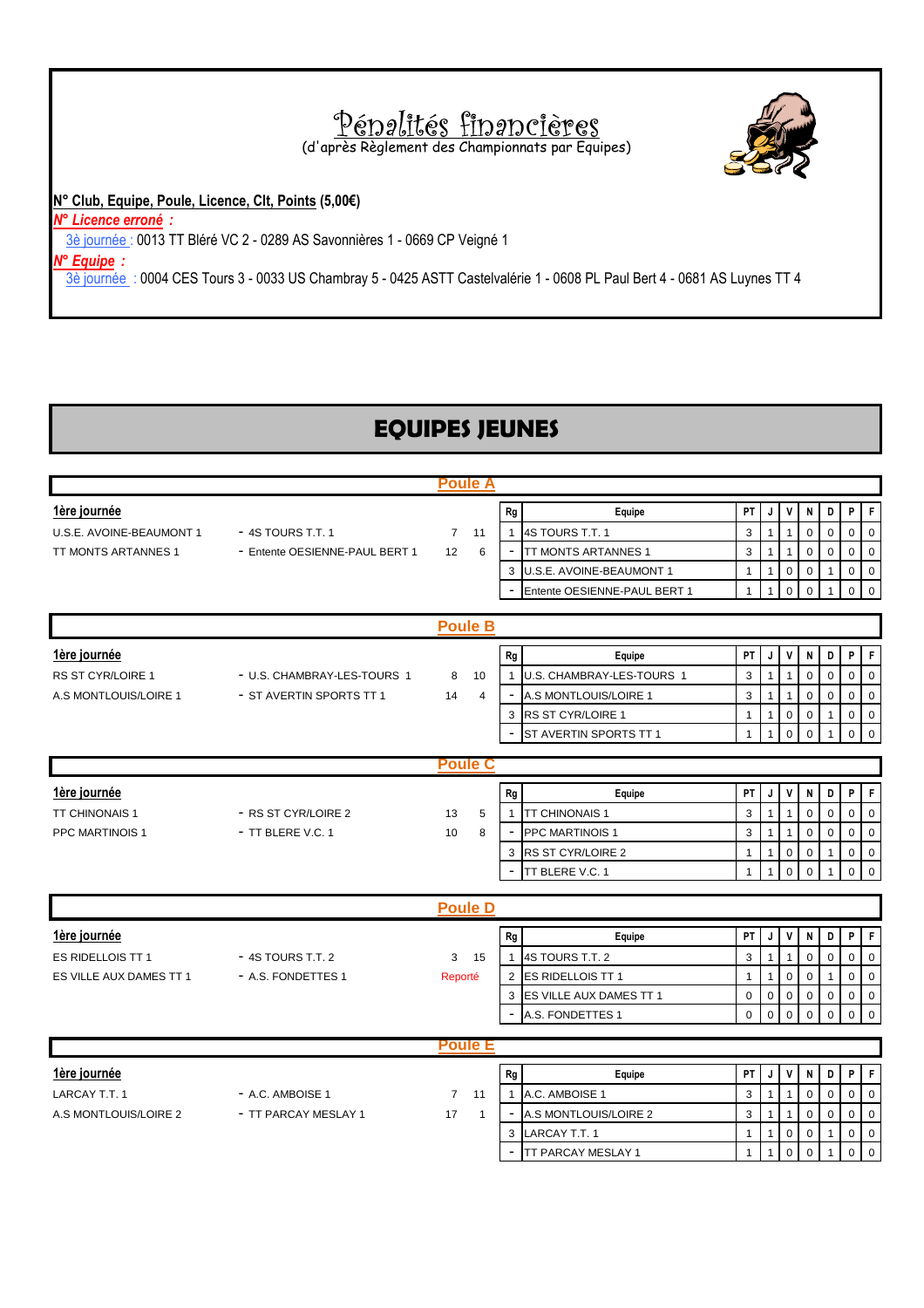|                         |                                                    | <b>Poule F</b>       |                          |                                   |                                                                                                             |
|-------------------------|----------------------------------------------------|----------------------|--------------------------|-----------------------------------|-------------------------------------------------------------------------------------------------------------|
| <u>1ère journée</u>     |                                                    |                      | Rg                       | Equipe                            | PT<br>P<br>F<br>J<br>V<br>N<br>D                                                                            |
| 4S TOURS T.T. 3         | - TT CORMERY-TRUYES 1                              | $\overline{2}$<br>16 | $\mathbf{1}$             | 4S TOURS T.T. 3                   | 3<br>$\mathbf{1}$<br>$\mathbf 0$<br>$\mathbf 0$<br>$\mathbf 0$<br>$\overline{0}$<br>$\overline{1}$          |
| TT MONTS ARTANNES 2     | - A.T.T. AZAY-SUR-CHER 1                           | $\overline{7}$<br>11 | $\overline{\phantom{a}}$ | TT MONTS ARTANNES 2               | 3<br>$\mathbf 0$<br>$\mathbf{1}$<br>$\mathbf 0$<br>$\mathbf 0$<br>$\mathbf 0$<br>1                          |
|                         |                                                    |                      |                          | 3 A.T.T. AZAY-SUR-CHER 1          | $\mathbf 0$<br>$\mathbf 0$<br>$\mathbf 0$<br>$\mathbf{1}$<br>$\mathbf{1}$<br>$\mathbf 0$<br>$\mathbf{1}$    |
|                         |                                                    |                      | $\overline{\phantom{a}}$ | TT CORMERY-TRUYES 1               | $\mathbf 0$<br>$\mathbf 0$<br>$\mathbf 0$<br>$\mathbf 0$<br>$\mathbf{1}$<br>$\mathbf{1}$<br>1               |
|                         |                                                    |                      |                          |                                   |                                                                                                             |
|                         |                                                    | <b>Poule G</b>       |                          |                                   |                                                                                                             |
| 1ère journée            |                                                    |                      | Rg                       | Equipe                            | PT<br>V<br>F<br>J<br>N<br>D<br>P                                                                            |
| <b>TT CHINONAIS 2</b>   | - RS ST CYR/LOIRE 3                                | $\overline{7}$<br>11 | $\mathbf{1}$             | <b>TT CHINONAIS 2</b>             | 3<br>$\mathbf{1}$<br>$\overline{1}$<br>$\mathbf 0$<br>$\mathbf 0$<br>$\mathbf 0$<br>$\overline{0}$          |
| US RENAUDINE TT 1       | - A.T.T. AZAY-SUR-CHER 2                           | 17<br>$\mathbf{1}$   |                          | US RENAUDINE TT 1                 | 3<br>$\mathsf 0$<br>$\mathbf 0$<br>$\mathbf 0$<br>$\overline{0}$<br>$\mathbf{1}$<br>$\overline{1}$          |
|                         |                                                    |                      | 3                        | A.T.T. AZAY-SUR-CHER 2            | $\mathbf 0$<br>$\mathsf 0$<br>$\mathbf 0$<br>$\mathbf 0$<br>$\mathbf{1}$<br>1<br>$\mathbf{1}$               |
|                         |                                                    |                      | $\overline{\phantom{a}}$ | RS ST CYR/LOIRE 3                 | $\mathbf 0$<br>$\mathbf 0$<br>$\Omega$<br>$\mathbf 0$<br>$\mathbf{1}$<br>$\mathbf{1}$<br>$\mathbf{1}$       |
|                         |                                                    |                      |                          |                                   |                                                                                                             |
|                         |                                                    | <b>Poule H</b>       |                          |                                   |                                                                                                             |
| <u>1ère journée</u>     |                                                    |                      | Rg                       | Equipe                            | F<br>PT<br>J<br>V<br>D<br>P<br>N                                                                            |
| RS ST CYR/LOIRE 4       | - TT CORMERY-TRUYES 2                              | 15<br>3              | $\mathbf{1}$             | <b>RS ST CYR/LOIRE 4</b>          | 3<br>$\mathsf 0$<br>$\mathbf{1}$<br>$\mathbf 0$<br>$\mathbf 0$<br>$\mathbf 0$<br>$\mathbf{1}$               |
| TT JOUE LES TOURS 1     | - A.S. FONDETTES 2                                 | 12<br>6              | $\overline{\phantom{a}}$ | TT JOUE LES TOURS 1               | 3<br>$\mathbf{1}$<br>$\mathbf 0$<br>$\mathbf 0$<br>$\overline{0}$<br>$\overline{1}$<br>0                    |
|                         |                                                    |                      | 3                        | <b>TT CORMERY-TRUYES 2</b>        | $\pmb{0}$<br>$\overline{0}$<br>$\mathbf{1}$<br>0<br>$\mathbf 0$<br>1<br>$\mathbf{1}$                        |
|                         |                                                    |                      |                          | A.S. FONDETTES 2                  | $\mathbf 0$<br>$\mathbf 0$<br>$\Omega$<br>$\mathbf 0$<br>$\mathbf{1}$<br>$\mathbf{1}$<br>$\overline{1}$     |
|                         |                                                    |                      |                          |                                   |                                                                                                             |
|                         |                                                    | <b>Poule</b>         |                          |                                   |                                                                                                             |
| <u>1ère journée</u>     |                                                    |                      | Rg                       | Equipe                            | F<br>PT<br>V<br>${\sf N}$<br>D<br>P<br>J                                                                    |
| LARCAY T.T. 2           | - TT SEMBLANCEEN 1                                 | 15<br>3              | $\mathbf{1}$             | TT MONTS ARTANNES 3               | 3<br>$\mathbf 0$<br>$\mathbf 0$<br>$\mathbf 0$<br>$\mathbf{1}$<br>$\Omega$<br>1                             |
| TT MONTS ARTANNES 3     | - US LA RICHE TT 1                                 | 5<br>13              |                          | TT SEMBLANCEEN 1                  | 3<br>$\mathbf 0$<br>$\mathbf 0$<br>$\mathbf 0$<br>1<br>$\overline{1}$<br>0                                  |
|                         |                                                    |                      |                          | 3 US LA RICHE TT 1                | $\mathbf 0$<br>$\mathbf 0$<br>$\overline{0}$<br>1<br>1<br>0<br>$\mathbf{1}$                                 |
|                         |                                                    |                      |                          | <b>LARCAY T.T. 2</b>              | $\mathbf{1}$<br>$\mathbf 0$<br>$\mathbf 0$<br>$\mathbf 0$<br>$\overline{0}$<br>$\mathbf{1}$<br>$\mathbf{1}$ |
|                         |                                                    | <b>Poule J</b>       |                          |                                   |                                                                                                             |
|                         |                                                    |                      |                          |                                   |                                                                                                             |
| <u>1ère journée</u>     |                                                    |                      | Rg                       | Equipe                            | PT<br>V<br>${\sf N}$<br>D<br>P<br>F<br>J                                                                    |
| ES RIDELLOIS TT 2       | - CS LA MEMBROLLE TT 1<br>- ST AVERTIN SPORTS TT 2 | 15<br>3              | $\mathbf{1}$             | ST AVERTIN SPORTS TT 2            | 3<br>$\mathbf 0$<br>$\mathbf 0$<br>$\mathbf{1}$<br>0<br>$\mathbf 0$<br>1                                    |
| LANGEAIS-CINQ MARS 1    |                                                    | 3<br>15              | $\blacksquare$           | ES RIDELLOIS TT 2                 | 3<br>$\mathbf 0$<br>$\mathbf 0$<br>$\mathbf{1}$<br>0<br>$\mathbf 0$<br>1                                    |
|                         |                                                    |                      | 3                        | LANGEAIS-CINQ MARS 1              | $\mathbf 0$<br>1<br>0<br>0<br>0<br>1<br>-1                                                                  |
|                         |                                                    |                      |                          | CS LA MEMBROLLE TT 1              | $\overline{0}$<br>$\mathbf 0$<br>$\mathbf 0$<br>$\mathbf 0$<br>$\mathbf{1}$<br>$\mathbf{1}$<br>$\mathbf{1}$ |
|                         |                                                    | <b>Poule K</b>       |                          |                                   |                                                                                                             |
|                         |                                                    |                      |                          |                                   |                                                                                                             |
| 1ère journée            |                                                    |                      | Rg                       | Equipe                            | PT.<br>$P$ $F$<br>$\vert$ J $\vert$<br>V<br>N<br>D                                                          |
| 4S TOURS T.T. 4         | - U.S. CHAMBRAY-LES-TOURS 2                        | 6<br>12              |                          | 1 AS SAVONNIERES 1                | 3<br>$\mathbf 0$<br>$\overline{0}$<br>$\mathbf{1}$<br>$\mathbf{1}$<br>$\mathbf 0$<br>$\mathbf 0$            |
| TT JOUE LES TOURS 2     | - AS SAVONNIERES 1                                 | 12<br>6              |                          | U.S. CHAMBRAY-LES-TOURS 2         | 3<br>$\mathbf 0$<br>$\mathbf{1}$<br>0<br>$\mathbf 0$<br>$\mathbf 0$<br>1                                    |
|                         |                                                    |                      |                          | 3 4S TOURS T.T. 4                 | $\mathbf 0$<br>$\mathbf 0$<br>1<br>0<br>0<br>1                                                              |
|                         |                                                    |                      |                          | TT JOUE LES TOURS 2               | $\mathbf 0$<br>$\mathbf 0$<br>$\mathbf 0$<br>$\mathbf 0$<br>1<br>1                                          |
|                         |                                                    | <b>Poule L</b>       |                          |                                   |                                                                                                             |
| 1ère journée            |                                                    |                      | Rg                       |                                   | PT<br>D<br>P<br>IF.<br>J<br>V<br>N                                                                          |
| LARCAY T.T. 3           | - RS ST CYR/LOIRE 5                                | 18<br>0              |                          | Equipe<br>1 A.S MONTLOUIS/LOIRE 3 | 3<br>$\mathbf 0$<br>$\mathbf{1}$<br>$\mathbf 0$<br>$\mathbf 0$<br>$\overline{0}$<br>$\overline{1}$          |
| ES VILLE AUX DAMES TT 2 | - A.S MONTLOUIS/LOIRE 3                            | 5 <sub>13</sub>      |                          | RS ST CYR/LOIRE 5                 | 3<br>$\mathbf 0$<br>$\mathbf 0$<br>$\mathbf{1}$<br>$\mathbf{1}$<br>$\mathbf 0$<br>$\overline{0}$            |
|                         |                                                    |                      |                          | 3 ES VILLE AUX DAMES TT 2         | $\mathbf 0$<br>$\mathbf 0$<br>1<br>0<br>$\mathbf 0$<br>1<br>-1                                              |
|                         |                                                    |                      |                          | LARCAY T.T. 3                     | $\mathbf 0$<br>$\Omega$<br>$\mathbf 0$<br>$\Omega$                                                          |
|                         |                                                    |                      |                          |                                   |                                                                                                             |
|                         |                                                    | <b>Poule M</b>       |                          |                                   |                                                                                                             |
| 1ère journée            |                                                    |                      | Rg                       | Equipe                            | PT<br>F<br>J<br>$\mathsf{v}$<br>N<br>D<br>P                                                                 |
| RS ST CYR/LOIRE 6       | - 4S TOURS T.T. 5                                  | 15<br>3              |                          | 1 4S TOURS T.T. 5                 | 3<br>$\mathbf 0$<br>$\mathbf 0$<br>$\mathbf 0$<br>$\overline{0}$<br>$\overline{1}$<br>$\mathbf{1}$          |
| TT JOUE LES TOURS 3     | - AS SAVONNIERES 2                                 | 12<br>6              |                          | <b>TT JOUE LES TOURS 3</b>        | 3<br>$\mathbf 0$<br>$\mathbf 0$<br>$\mathbf 0$<br>$\overline{0}$<br>$\mathbf{1}$<br>$\overline{1}$          |
|                         |                                                    |                      |                          | 3 AS SAVONNIERES 2                | $\mathbf 0$<br>$\mathbf 0$<br>$\mathbf 0$<br>$\mathbf 0$<br>1<br>$\mathbf{1}$                               |
|                         |                                                    |                      |                          | RS ST CYR/LOIRE 6                 | $\mathbf 0$<br>0<br>$\mathbf 0$<br>$\mathbf 1$<br>1<br>0                                                    |
|                         |                                                    |                      |                          |                                   |                                                                                                             |
|                         |                                                    |                      |                          |                                   |                                                                                                             |
|                         |                                                    |                      |                          |                                   |                                                                                                             |